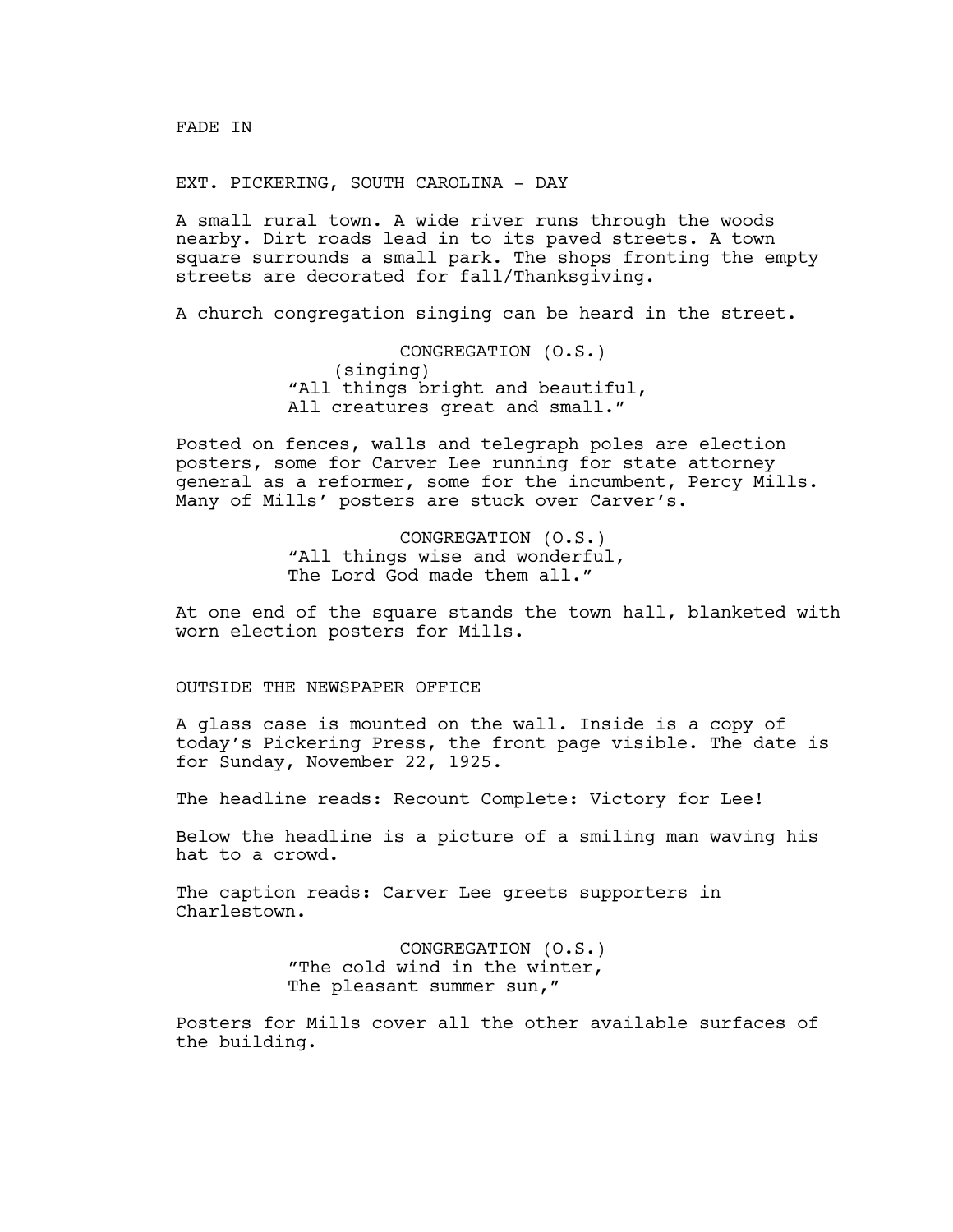## OUTSIDE PICKERING BAPTIST CHURCH

In the grass fronting the building are election signs promoting Mills.

> CONGREGATION (O.S.) "The ripe fruits in the garden,"

INT. PICKERING BAPTIST CHURCH - CONTINUOUS

The church is filled, standing room only. Everyone in the church is singing.

> CONGREGATION "God made them every one."

A preacher stands in the pulpit, leading the singing.

In the front row sits KING "TIGER" CLEMSON (50), a man of medium height with a military bearing. There is space around him, kept open by a couple of large men sitting a few feet either side of King.

> CONGREGATION "All things bright and beautiful, All creatures great and small."

In the middle of the congregation, on a pew empty save for themselves despite the crowded condition of the church, sit CARVER LEE (35), his wife LEIGH (29) and 12 year-old son STANFORTH (aka STAN), all dressed in their Sunday best.

As he sings, Stan looks around at all the people. Anyone whose eye he catches looks away immediately, some shuffle even further from the family.

EXT. A DIRT ROAD IN THE WOODS - DAY

Three black cars speed down the road, dust plumes rising in their wake.

> CONGREGATION (V.O.) "All things wise and wonderful,"

## INSIDE THE LEAD CAR

The rear view mirrors show the chase cars splitting to either side to try and avoid the worst of the dust being thrown up.

> CONGREGATION (V.O.) "The Lord God made them all."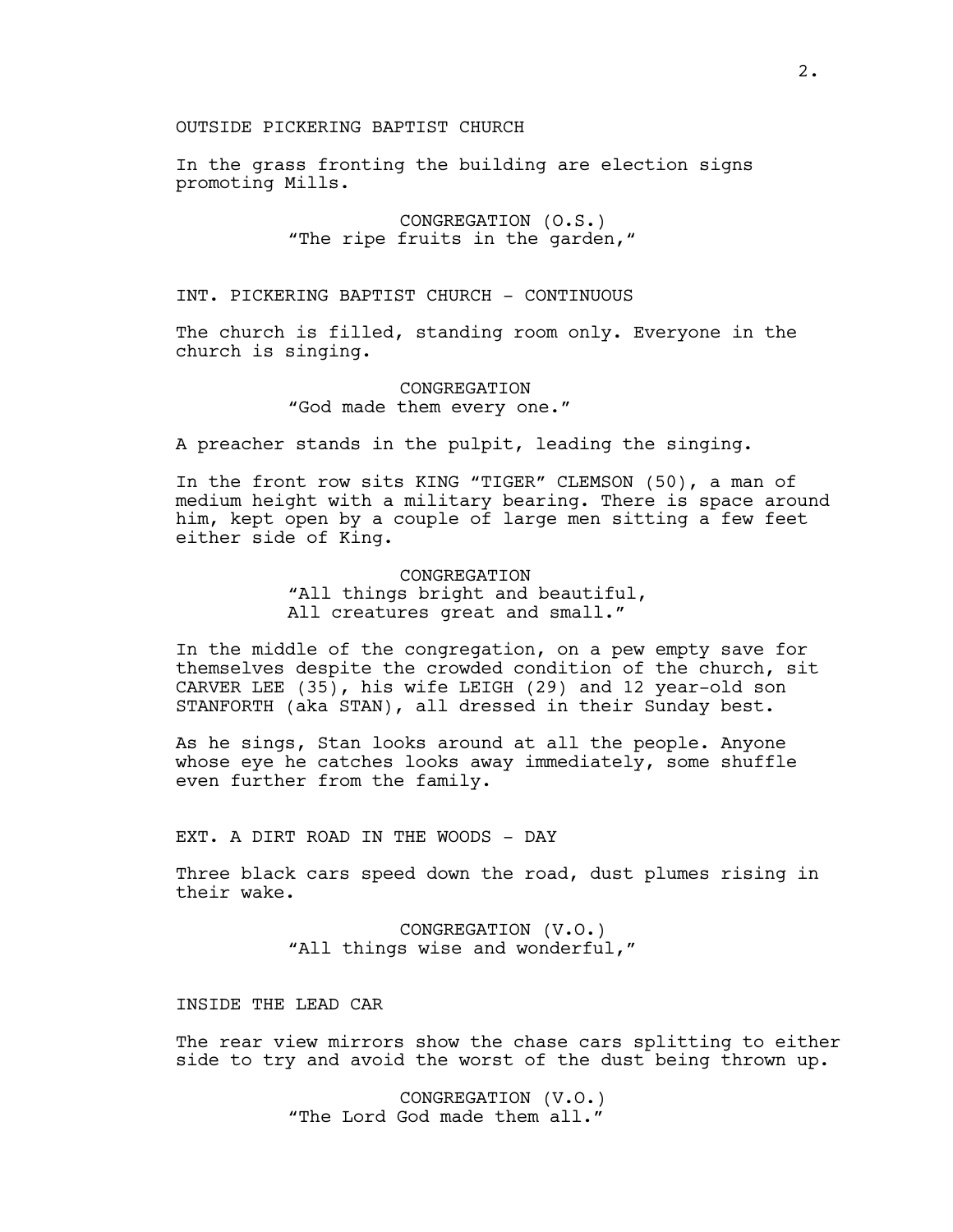In the passenger seat a man checks the load on a pistol with a shotgun across his lap, its breech open exposing shells in both barrels.

EXT. WOODS - SOUTH CAROLINA - SAME

BEAUREGARD JOLLOP (aka BEAU), an 11 year-old African-American boy, collects acorns under the shade of the live oak trees.

> CONGREGATION (V.O.) "God gave us eyes to see them, And lips that we might tell"

Through a break in the trees behind him is a clearing.

### IN THE CLEARING

A still releases steam into the sky as clear liquid runs down its pipes and into a six gallon carboy. A mostly empty carboy and several other smaller empty jugs sit on a makeshift table together with a copper funnel.

Two vehicles sit in the clearing. One, an old pickup truck, its bed half-full of firewood, is parked with its rear towards the still and its nose facing toward the path back to the road.

> CONGREGATION (V.O.) "How great is God Almighty, Who has made all things well."

The second, a souped-up jalopy, sits with trunk and hood open near the work table.

JUNIOR, a 31 year-old Caucasian man, packs full gallon and two gallon jugs into the jalopy, while HENRY JOLLOP (28), Beau's father, works on the engine.

UNDER THE HOOD

The engine gleams, with obviously new parts in contrast to the car's beaten and dirty exterior.

> CONGREGATION (V.O.) "All things bright and beautiful,"

Henry tightens a bolt, gives an approving nod and then slams the hood.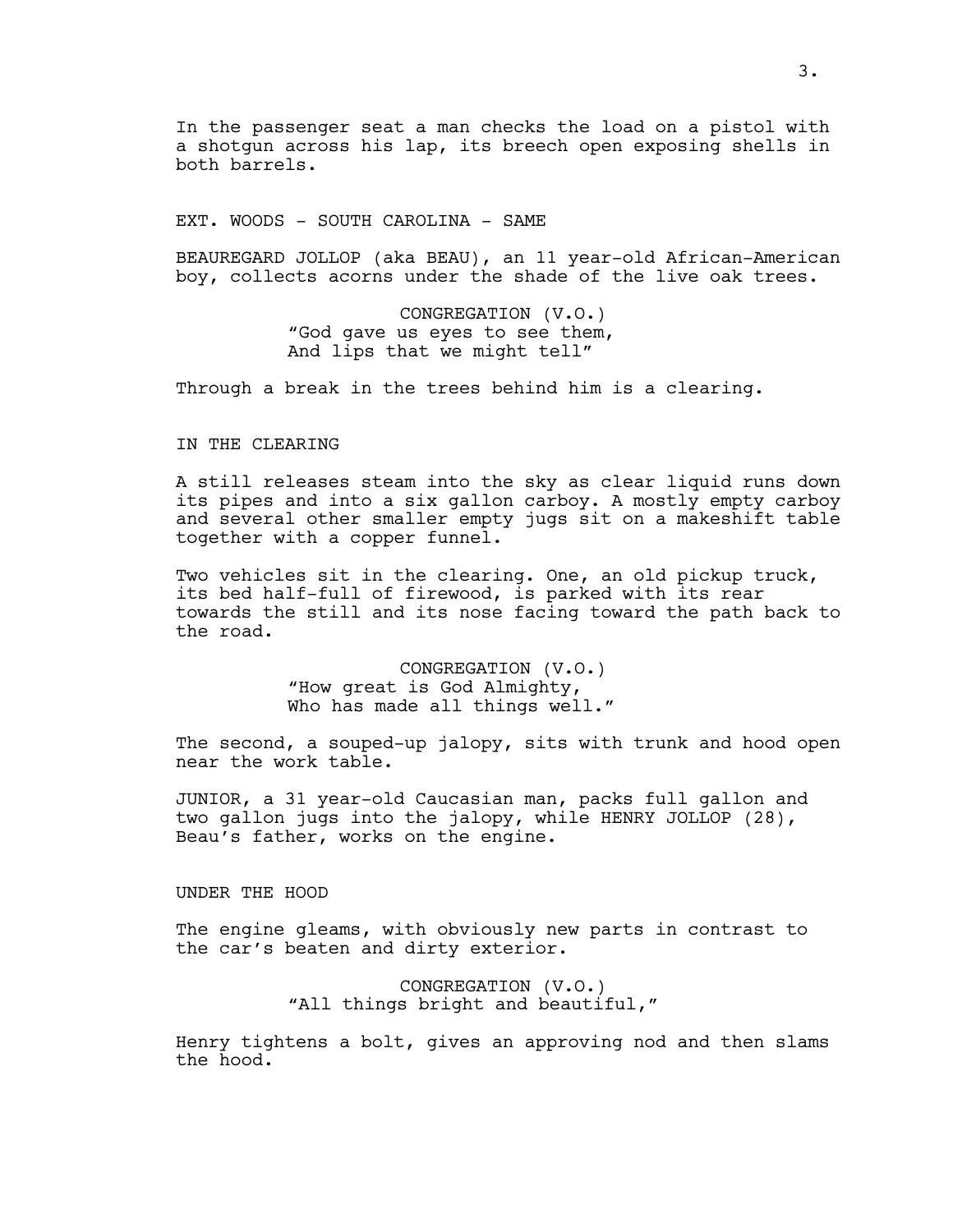### IN THE CLEARING

Junior closes the jalopy's trunk as the roar of engines sounds from down the path.

IN THE WOODS

Beau turns toward the clearing at the noise.

CONGREGATION (V.O.) "All creatures great and small."

## IN THE CLEARING

The three black cars pull in and spread out, leaving a wide berth around the still.

> CONGREGATION (V.O.) "All things wise and wonderful, The Lord God made them all."

Dust clouds from the vehicles wash forward and envelop Junior and Henry. When they clear, standing front and center, pistol in holster and shotgun dangling in one hand, is LO CALLUM, (39) the local sheriff. Five other men stand near their vehicles, pistols and shotguns held casually.

## JUNIOR What brings you out here, Lo?

Henry moves slowly towards the jalopy's driver's side door. Seeing the movement, Lo lifts the end of the shotgun and supports it in two hands, aiming it at Henry who freezes.

> LO Just a bit of business, Junior.

## JUNIOR

# For King or County?

A gun cocks and a sixth man, DUKE CLEMSON, a man in his early 20s, steps out from behind Lo. He holds a pistol low in his hand, thumb on the hammer and finger on the trigger. His otherwise attractive face is twisted in a snarl of anger.

As Duke steps forward, Lo swings his shotgun out to bar his progress. Henry sneaks forward again as the shotgun points away from him.

> LO What's the difference? By the way, have you met his nephew Duke? (MORE)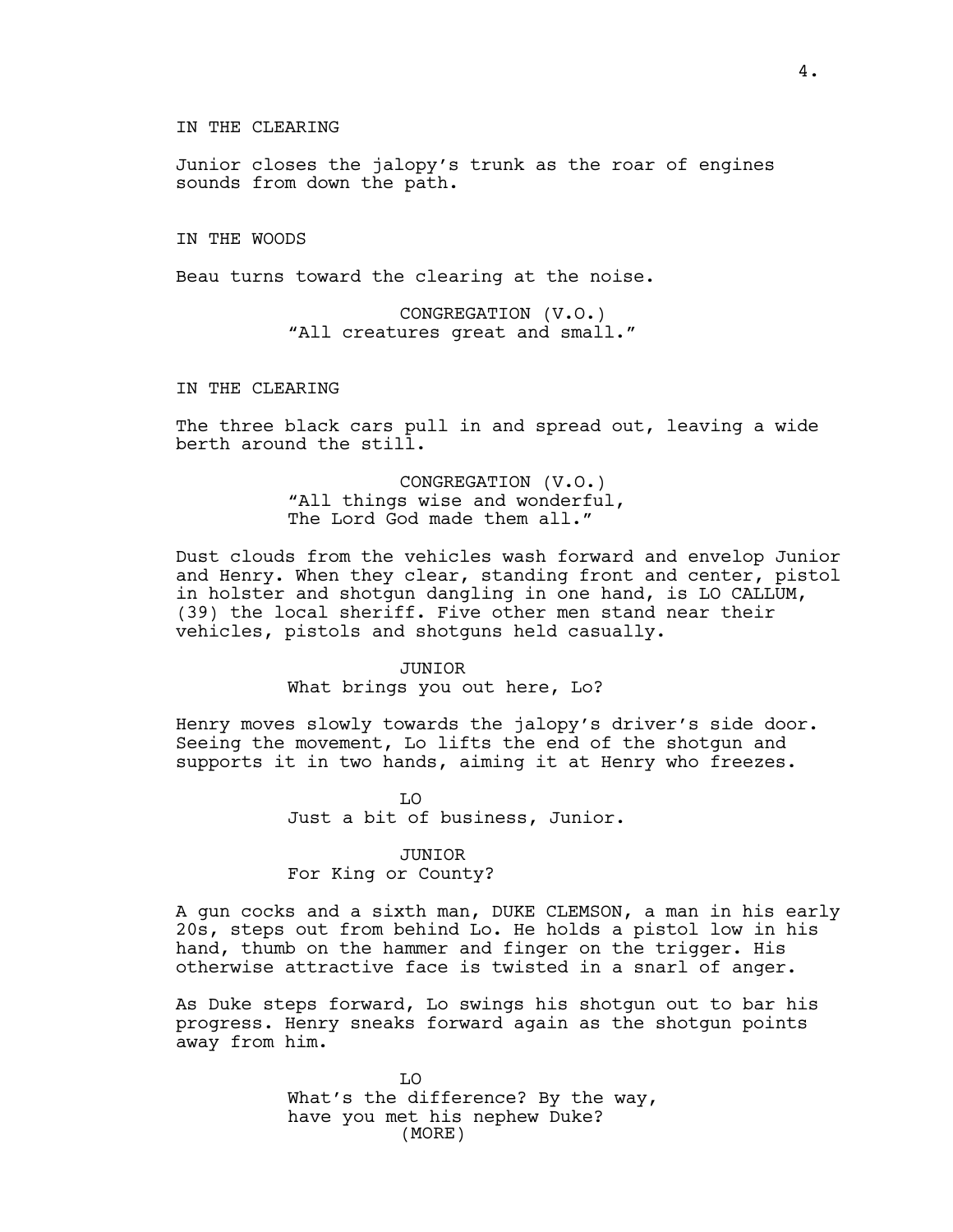Bit too serious of a boy to my mind, but we can't help how we're made, now can we. LO (CONT'D)

As Henry reaches the open driver's door, the shotgun swings back in his direction. Henry freezes and Lo shoots a brief smile at him.

> LO Speaking of boys, where's that boy of yours, Henry?

AT THE EDGE OF THE CLEARING

Beau crouches down and peers out around a tree, bag of acorns forgotten on the ground.

> $LO (O.C.)$ I know he's never that far from your side.

IN THE CLEARING

Henry glances towards the woods behind Junior.

HENRY

 $U<sub>h</sub>$  -

As Lo follows Henry's gaze, Junior takes a step forward. Multiple guns cock and aim. Junior stops dead still, raising his hands.

> LO Easy boys.

JUNIOR He's home with his ma. He was a bit poorly today.

Lo nods.

LO Probably for the best.

Lo reaches back and pulls handcuffs from his belt as he steps towards Henry.

> LO Now as for business -

DUKE Fuck this!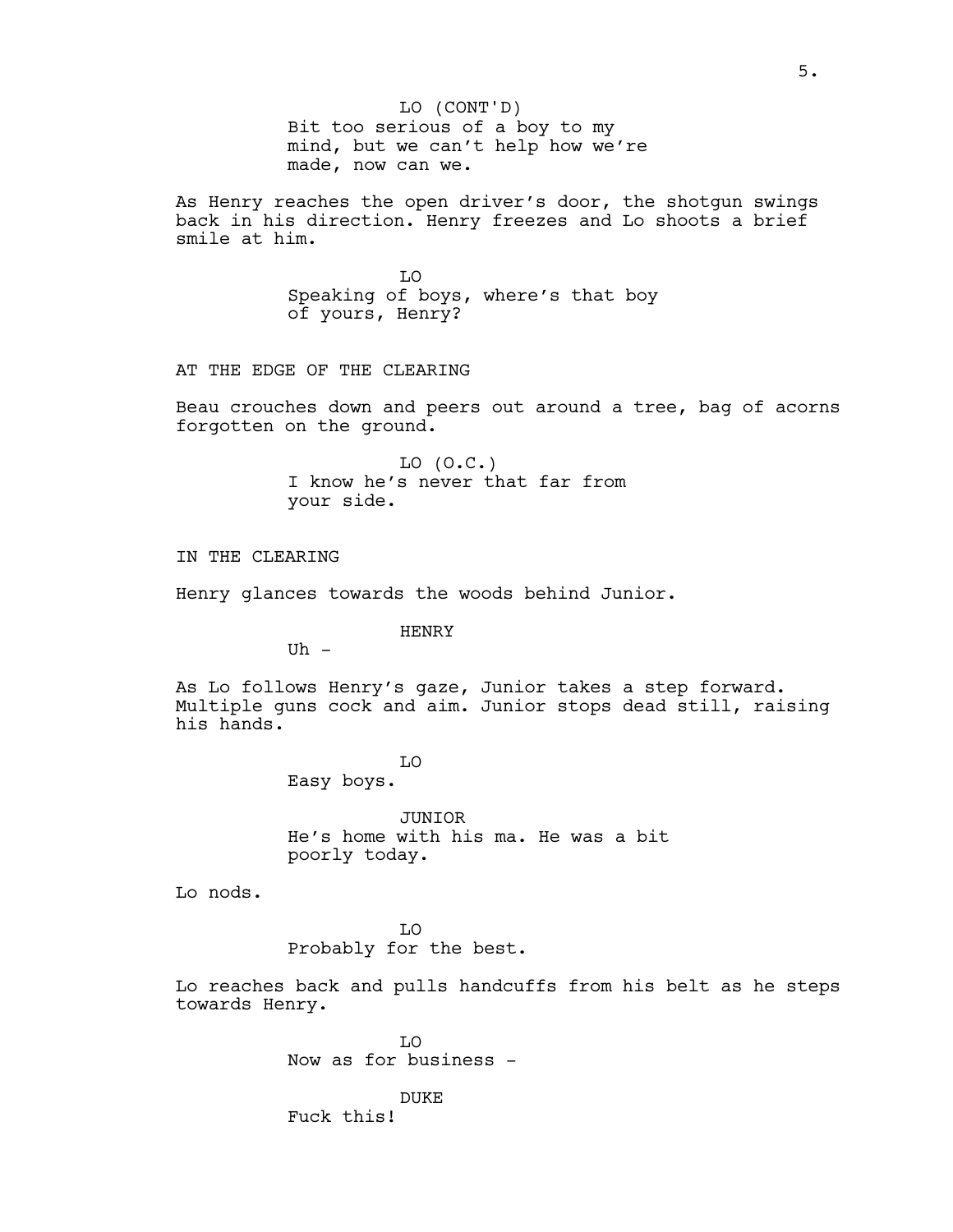Lo turns to Duke, swinging the shotgun away from Henry.

LO

Duke!

DUKE No! These bastards are taking money from our pockets and I'm not gonna stand for it!

Duke aims at Junior. Lo knocks his gun hand to the side while Junior ducks and Henry jumps into the car. The gun fires a bullet into the still. Raw alcohol pours through the bullet hole onto the fire below. Flames climb up the stream unto the tank and...

SFX: Kaboom!

The still explodes, sending metal fragments everywhere. As men dive for cover, a piece of scalding hot metal embeds itself into Duke's face.

AT THE EDGE OF THE CLEARING

Beau starts at the sight and sound of the explosion. A pressure gauge slams into his tree and lands near his feet.

BEAU

Shit.

#### IN THE CLEARING

Duke writhes on the ground, clutching his face and screaming in agony and anger. Lo crawls over to him, pulling a handkerchief from his pocket.

> $T<sub>n</sub>$ Oh, for Christ's sake, Duke!

Henry starts the jalopy's engine.

HENRY (leaning out of the car) Junior! C'mon!

Junior struggles to his feet and limp-runs to the car, hand squeezing his right ass cheek, blood soaking through the denim and oozing between his fingers.

Lo presses his handkerchief to the wound on Duke's face.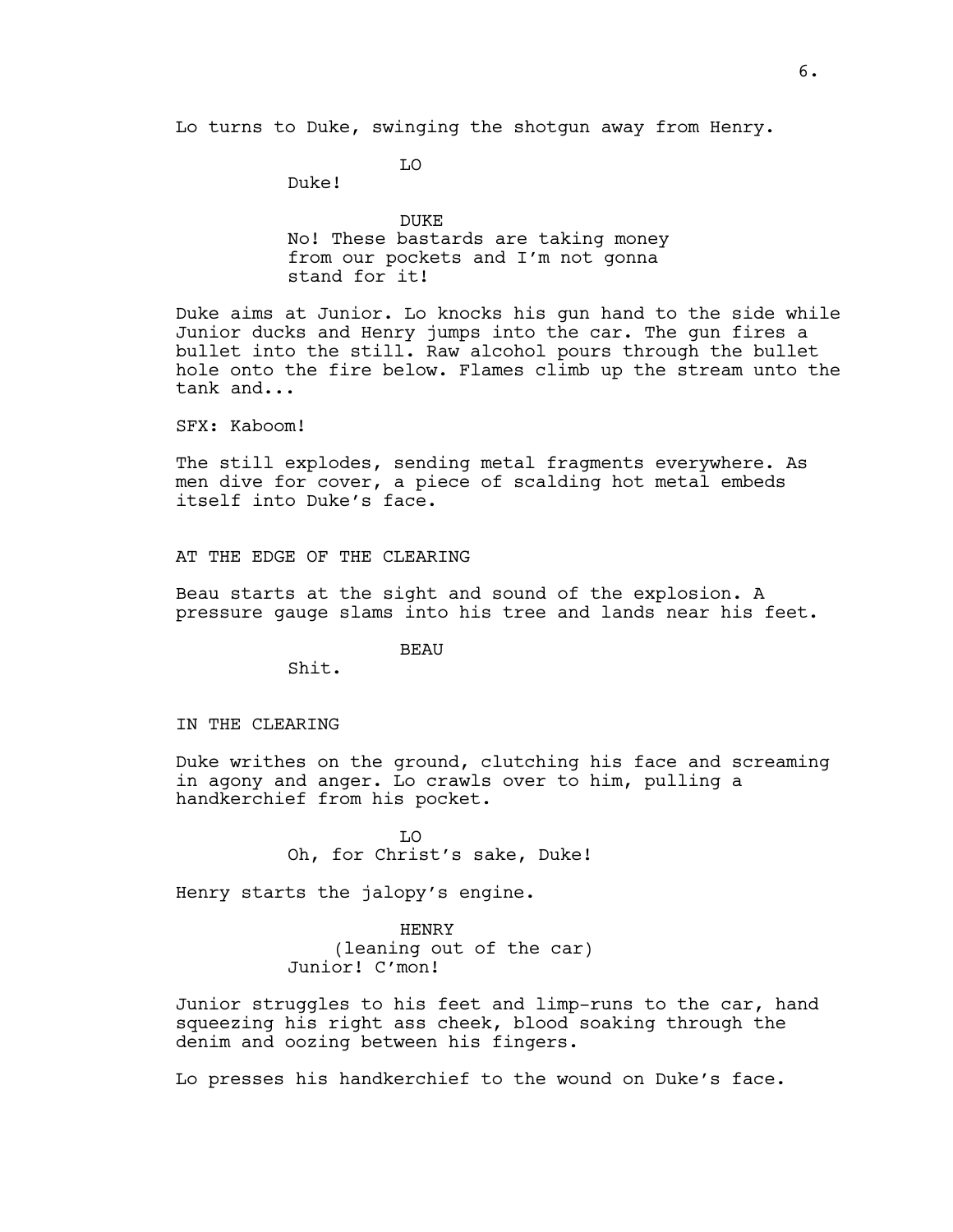Lo glances up at the fleeing men.

LO Henry! Junior! Don't y'all try anything stupid now!

Junior falls into the car and Henry hits the gas. The tires spew dirt into the air as the modified engine roars, propelling the car forward.

As the jalopy flies toward the road, prone men roll out of the way and others open fire.

IN THE WOODS

Beau watches the jalopy break for the road. Lo jumps up and runs for the lead car.

> LO Hold your goddamned firing!

Beau turns into the woods and runs between the trees.

IN THE CLEARING

Lo grabs a man and pushes him towards Duke, who still lies on the ground.

> LO Get Duke to Doc Miller!

He hops into the lead car.

GEORGE jumps onto the running board of the car as Lo spins it around to give chase. The Henchman opens the passenger-side front door and starts to get in, but as the car makes the hard left onto the roadway he goes tumbling off, rolling into the trees at the side of the road.

IN THE LEAD CAR

Lo spares a quick glance after the tumbling man, shakes his head and shifts gears. He pulls his pistol from its holster and lays it on the seat next to him.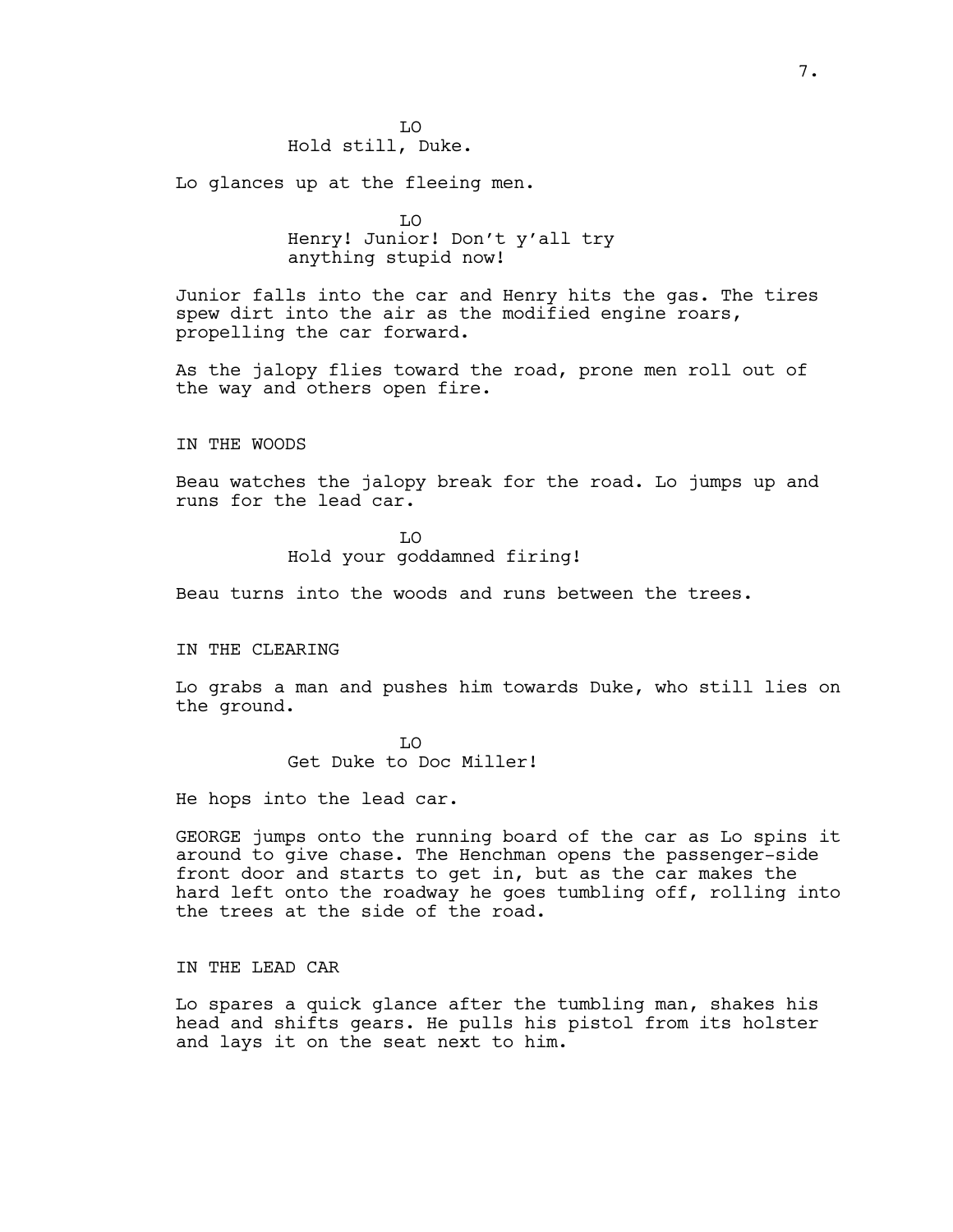The car hits a bump in the road. Junior, clutching his bottom, moans.

> JUNIOR Oh, damn it, Henry!

### HENRY

Quit your bitchin'. We'll be in Pickering in a few minutes, and then South to Georgia in an hour. He can't chase us there.

OUTSIDE THE JALOPY

A billboard reads, "Carver Cuts Corruption. Vote Carver Lee for Attorney General."

> JUNIOR (V.O.) He can if he don't care about the law. And since King don't care, Lo don't care.

EXT. PICKERING TOWN SQUARE - SAME

The town hall clock reads 1:00 and people are piling out of the church.

The Lee family walks along the street. As they stroll, people cross the street away from them. Carver nods, waves or doffs his hat to everyone as they go by, even as they ignore him.

OUTSIDE THE PHARMACY

MRS. JACKSON, an elderly lady, sits on a bench, warming herself in the sun, lost in thought.

> CARVER (O.C.) Lovely day, isn't it, Mrs. Jackson?

Mrs. Jackson starts from her reveries and looks at the family. At first pleased at someone speaking to her, as she realizes who it is her expression changes.

> MRS. JACKSON Uh, I... Oh, no you see...

(she rises) I'm just here getting my prescription filled.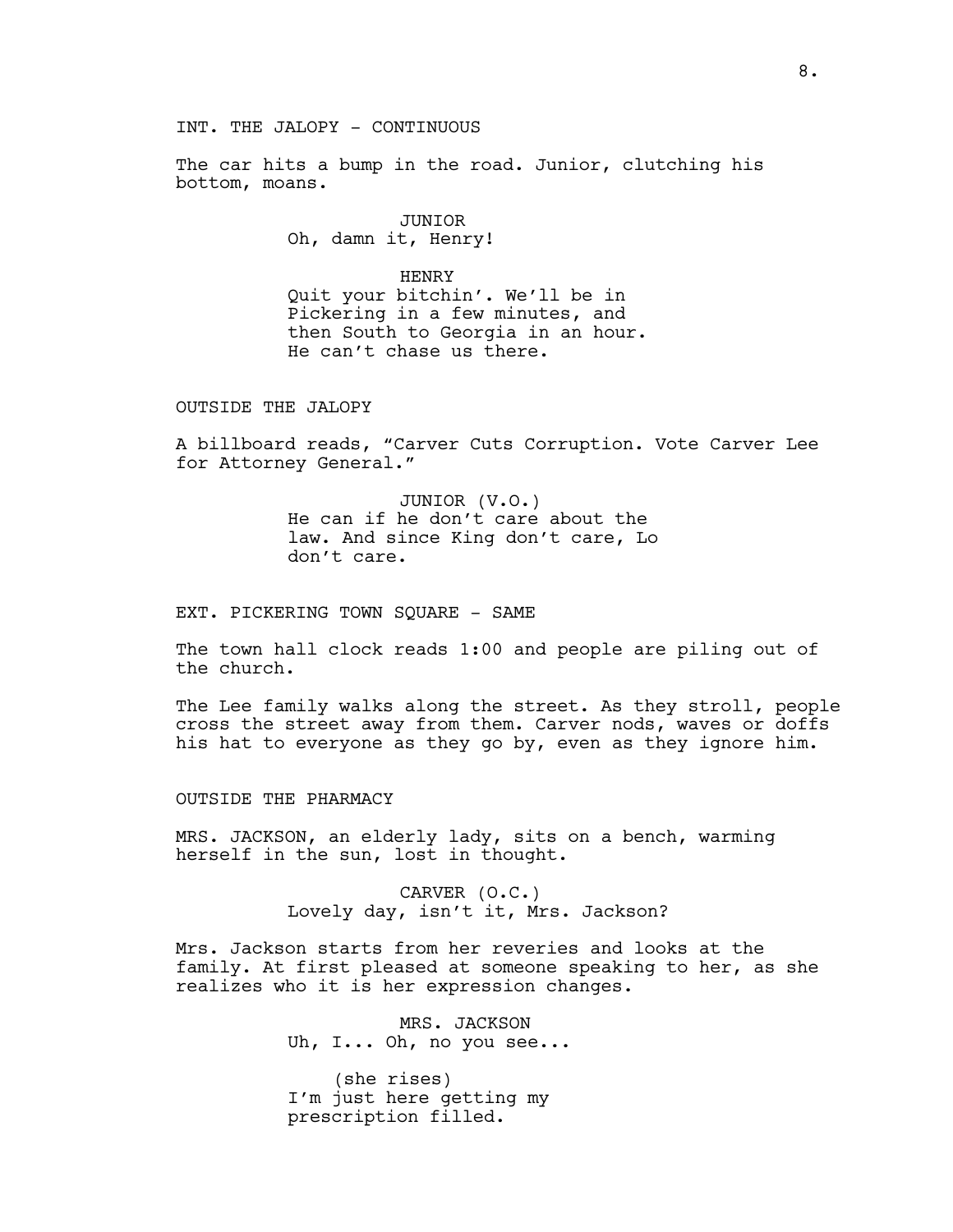With a puzzled look, Stan crosses to the window, cups his hands against the glass and peers into the pharmacy.

Carver and Leigh watch Mrs. Jackson as she walks to the pharmacy door and grabs the handle.

> MRS. JACKSON Must be getting a move on, you see.

She tries to turn the handle to no avail. Her face becomes determined as she tries again.

> MRS. JACKSON Got things on the stove, you see. I'm only out for my prescription.

Mrs. Jackson frantically tries the handle again and again. Leigh takes Stan's left hand and pulls him from the glass.

> **LETGH** It's closed, Mrs. Jackson. Sunday.

Mrs. Jackson stops working the handle.

MRS. JACKSON Oh,  $I -$ 

LEIGH It's all right. We understand.

Mrs. Jackson walks down the street, nodding and mumbling.

The family watches her go.

KING (O.C.) Congratulations.

Leigh, Stan and Carver all start and turn around to see King standing behind them. His wide smile is belied by his sternfeatured face.

A few feet behind King stand RODNEY (48) and SID (22). Rodney is a weedy-looking fellow in an ill-fitting suit that looks like it came from a much bigger man. Sid is a muscular thuglooking man wearing a dark suit.

Carver reaches out to his side with one arm and uses it to guide his family back behind him.

# CARVER

Mr. Clemson.

He nods to indicate the men behind King.